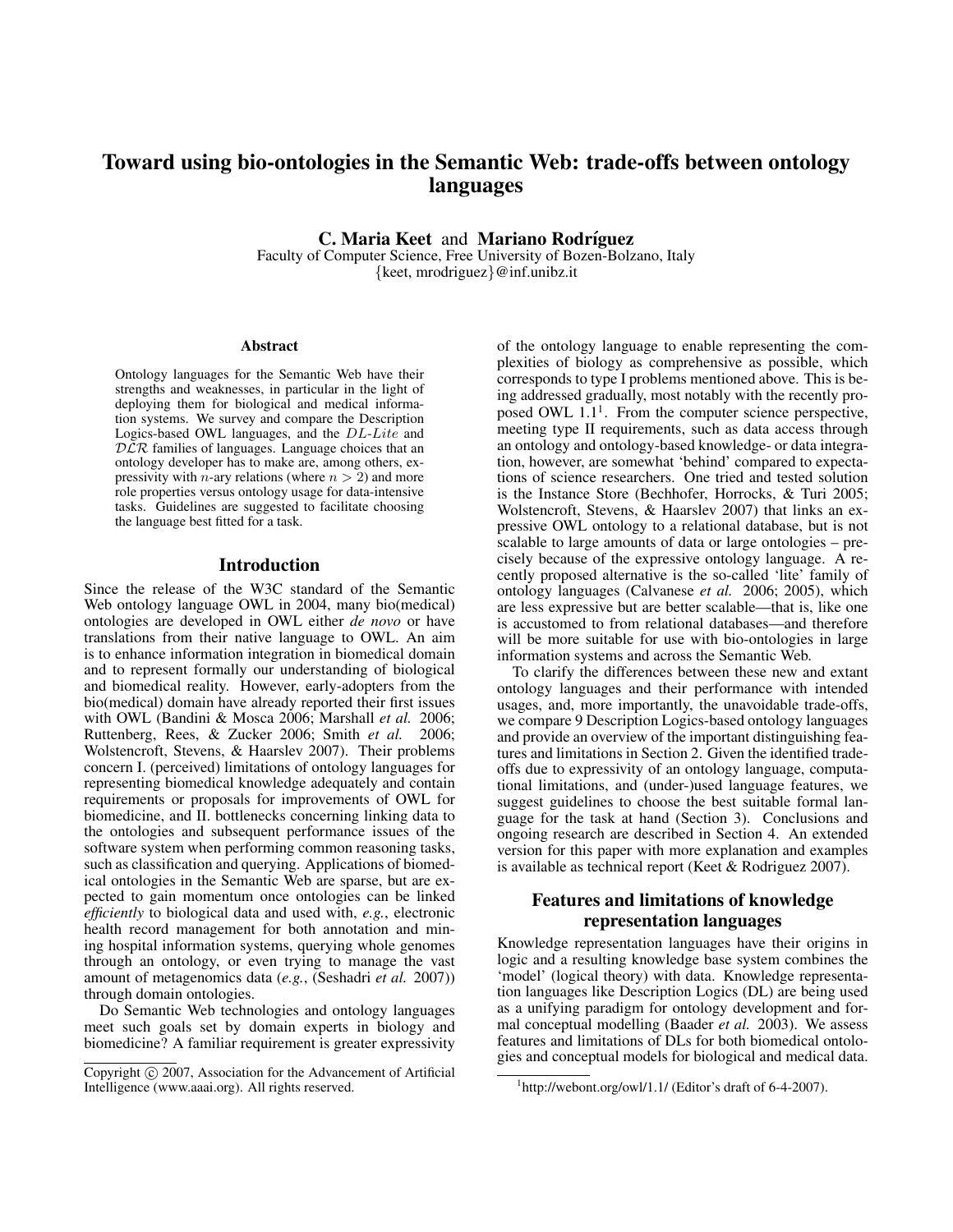OWL features. Within the scope of the Semantic Web for health care and life sciences, biomedical ontologies, ontology representation languages, and formalisms for biomedical data, the focus is on use of the W3C standard Web Ontology Language OWL. "the OWL language" comes in three flavours: *OWL-full* is built on top of RDF, *OWL-DL* is based on the DL  $\mathcal{SHOIN}(\mathcal{D})$ , and *OWL-Lite* (a subset of OWL-DL) is based on the DL  $\mathcal{SHIF}(\mathcal{D})$ . OWL 1.1 is based on the DL language  $\mathcal{SROIQ}(\mathcal{D})$  (Horrocks, Kutz, & Sattler 2006), and extends the functionality of OWL-DL with, a.o., several role properties, such as reflexivity and concatenation, and qualified number restrictions that allows for qualified roles (*i.e.*, range defined with a concept). On the other hand, OWL 1.1 functional-style syntax is not backwards compatible with OWL-full, OWL-DL or OWL-Lite abstract syntaxes. The main differences between the DL-based OWL languages are described by (Cuenca Grau *et al.* 2006) and summarised in Table 1.

DL-Lite features. DL-Lite is a family of DL languages whose expressive power is specifically tailored to provide good performance reasoning algorithms in the presence of large amounts data stored in the ABox ('individuals in the ontology') or linked relational databases (Calvanese *et al.* 2006; 2005). Focusing on ontology-based data access and ontology-based database integration, DL-Lite allows for delegation of data handling to relational databases through database-ontology mappings and algorithms that translate queries posed in terms of a DL-Lite ontology to suitable queries over the linked database(s). Modelling features available in the DL-Lite family—beyond the usual features—are role value-domains and, implicitly,  $n$ -ary relations where  $n > 2$ ; see Table 1 for details.

DL languages for formal conceptual modelling. We take a brief look at formal conceptual modelling with DLs, because of the option for common usage of DLs for both ontology and conceptual modelling development, the prospect of ontology-driven information systems, database and tool integration through the use of ontologies, and smoothening translation from an ontology to conceptual models and their corresponding databases. The DL  $\bar{D}LR$  and its extensions were specifically developed to provide a mapping from conceptual modelling languages such as UML, EER, and ORM2 to a DL (Berardi, Calvanese, & De Giacomo 2005; Calvanese, De Giacomo, & Lenzerini 1999; 1998; Keet 2007) and has a mapping to the DIG interface for DL reasoners, such as RACER and Pellet, to enable automated reasoning over conceptual models. The OWL shortcoming that it cannot deal with "even simple interactions among pluralities of continuants" (Smith *et al.* 2006) is addressed adequately with  $DLR$  that allows for *n*-ary relations ( $n \ge 2$ ) in the language.  $DLRs$  also support primary key identification and functional roles for UML methods (in  $DLR_{ifd}$ ), role acyclicity and transitivity, and role concatenation  $(\overline{D}\mathcal{LR}_u,$  $DLR_{\text{req}}$ ), and temporal DL ( $DLR_{\text{US}}$ ); see Table 1.

# Guidelines for choosing the most suitable formal language

The main question is, of course: what do you want to do with the formal ontology or conceptual model? We discuss some common scenarios in this section, and relate them to several extant bio(medical)-ontologies.

#### Computational limitations and under-used features

The first step in answering the question is to determine what is more important: getting all details correctly represented, *i.e.*, to represent scientific theories as comprehensive as possible, or automated reasoning support (including query answering) over the ontology or conceptual model. The reason for this either-or choice is the direct proportional relation that exists between the computational complexity of reasoning over an ontology and the expressive power of the language used to formalize the ontology. The computational complexity of a problem indicates the rate at which the resources (*i.e.*, computation time and memory) required to solve the problem grow with respect to the size of the problem's input. For instance, the computational complexity of reasoning in OWL-DL is NExpTIMEcomplete (Cuenca Grau *et al.* 2006) and the DLR family is in ExpTIME (Calvanese, De Giacomo, & Lenzerini 1998), whereas the  $DL\text{-}Like$  family remains within polynomial time (Calvanese *et al.* 2006). Practically, this means that software systems using OWL 1.1 and  $DLR$ -formalized ontologies and conceptual models will grow exponentially slower with every increase in the size of the ontology or the amount of data populating the ontology, whereas systems using DL-Lite will grow only polynomially, as with relational database systems. Hence, the latter can deal with much larger inputs. For instance, ontologies that are populated by more than a few hundred thousand individuals currently may require hours or days when modelled with and queried through expressive languages instead of the desired seconds or minutes, as observed by, *e.g.*, (Marshall *et al.* 2006) with their HistOn ontology about transcription factor binding sites. Classification of protein phosphatases (Wolstencroft, Stevens, & Haarslev 2007) using the ontology was not scalable either. In some cases, the expressivity of a language might render the reasoning problems computationally undecidable (*e.g.*, OWL-Full), which means that it is impossible to implement systems which provide automated reasoning support for the full language. These inherent limitations cannot be circumvented by experienced software programmers. This might seem a big problem for adoption of Semantic Web technologies by biology and biomedicine, but is not necessarily so.

Identifying necessary *and* sufficient conditions (see "Asserted conditions" in Protégé) for DL's 'defined concepts' rarely occurs in biological and biomedical domain;  $e.g.,$  the MGED ontology<sup>2</sup> for microarray experiments, mammalian phenotype<sup>3</sup>, BioPax level2<sup>4</sup> for biological pathways, and HistOn have only primitive concepts. Put differently, developing a taxonomy tree-only is already quite an achievement, and *the full expressive power of OWL is not used*. Yet, if one has a 'simple' taxonomy or ontology but still uses a reasoner for expressive ontology languages, it uses a range of algorithms for descriptions that could be in the ontology, but are not there. With an ontology that uses a less expressive ontology language, one should be able to take advantage of more efficient reasoning algorithms for the fewer tasks to compute and thereby gain in performance.

<sup>&</sup>lt;sup>2</sup>http://mged.sourceforge.net/ontologies/MGEDontology.php <sup>3</sup>http://www.informatics.jax.org/searches/MP\_form.shtml 4 http://www.biopax.org/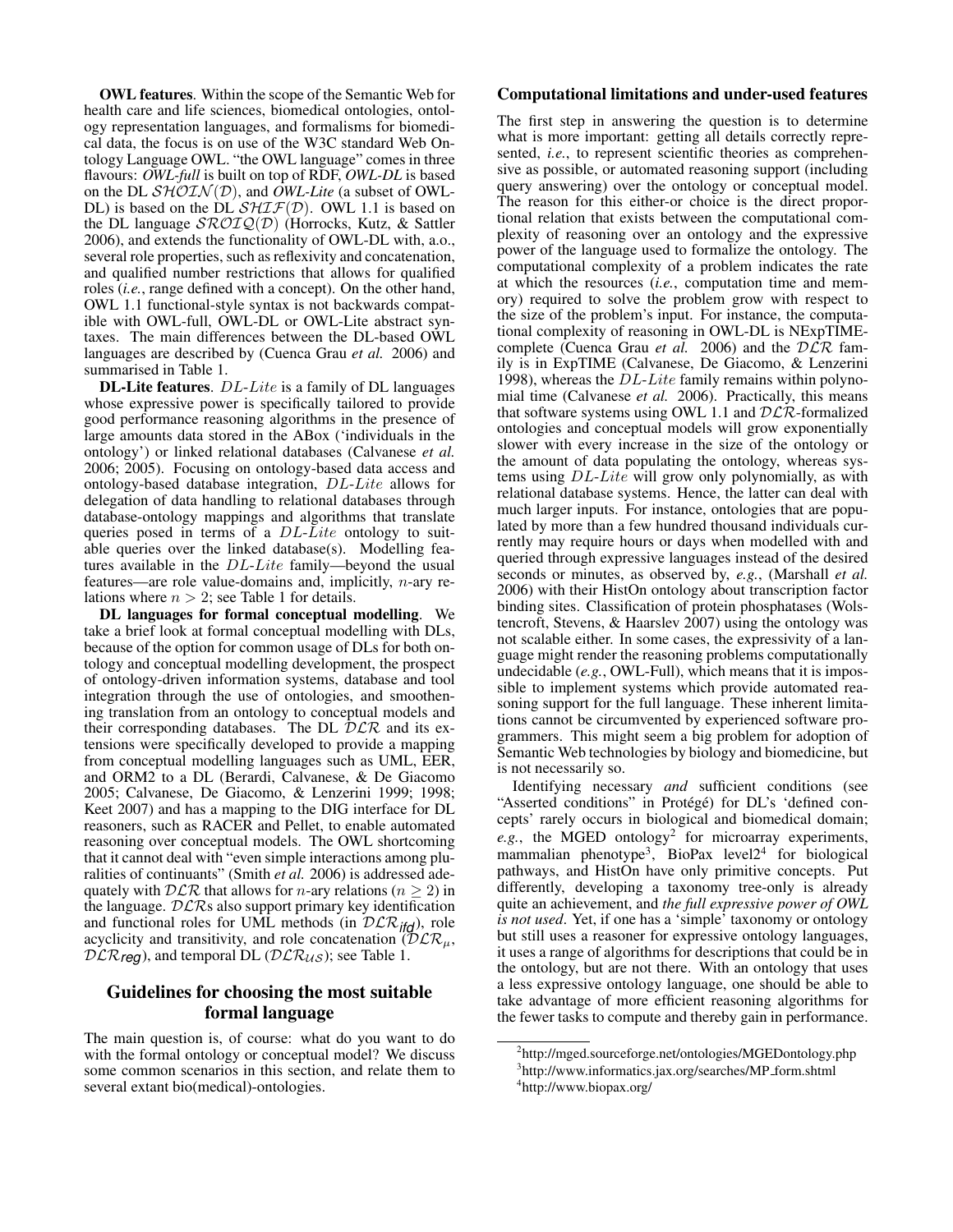| Language $\Rightarrow$                                             | OWL                      |                |                | $DL\text{-}Like$ |           |                | DLR                      |           |                |
|--------------------------------------------------------------------|--------------------------|----------------|----------------|------------------|-----------|----------------|--------------------------|-----------|----------------|
| Feature $\Downarrow$                                               | Lite                     | DL             | v1.1           | $\mathcal F$     | R.        | $\mathcal A$   | ifd                      |           | reg            |
| Role hierarchy (taxonomy of relations)                             | $\ddot{}$                | $\overline{+}$ | $+$            |                  | $\ddot{}$ | $+$            | $+$                      | $+$       | $\ddot{}$      |
| N-ary roles (where $n \geq 2$ , ternary, quaternary relation etc.) |                          | -              | ۰              | $\pm$            | $\pm$     | $\pm$          | $\ddot{}$                | $\ddot{}$ | $\ddot{}$      |
| Role concatenation (limited role composition)                      | $\overline{\phantom{a}}$ | ٠              | $+$            |                  | ٠         | ٠              |                          | ۰         | $\ddot{}$      |
| Role acyclicity (least fixpoint construct)                         | $\overline{\phantom{a}}$ | -              |                |                  | ۰         | $\equiv$       |                          | $+$       |                |
| Symmetry                                                           | $^{+}$                   | $\overline{+}$ | $+$            |                  | $\ddot{}$ | $+$            |                          |           |                |
| Role values (role attribute values, like strings and integers)     |                          | ۰              |                |                  | -         | $+$            |                          | ۰         |                |
| Qualified number restrictions                                      | ۰                        | -              | $+$            |                  | ۰         | ۰              | $\overline{+}$           | $\ddot{}$ | $\mathrm{+}$   |
| One-of, enumerated classes                                         |                          | $^{+}$         | $+$            |                  |           |                |                          |           |                |
| Functional dependency (or UML method)                              | $\ddot{}$                | $^{+}$         | $^{+}$         | $+$              | ۰         | $\overline{+}$ | $\ddot{}$                | ۰         | $\mathrm{+}$   |
| Covering constraint over concepts (total/complete covering)        | ۰                        | $^{+}$         | $+$            |                  | $\equiv$  | ۰              | $\ddot{}$                | $+$       | $\overline{+}$ |
| Complement of concepts (disjointness of classes)                   | ٠                        | $^{+}$         | $+$            | $\overline{+}$   | $\ddot{}$ | $+$            | $\ddot{}$                | $+$       | $\ddot{}$      |
| Complement of roles (disjointness of roles)                        | $\qquad \qquad -$        | -              | $+$            | $\ddot{}$        | $+$       | $+$            | $+$                      | $\ddot{}$ | $\ddot{}$      |
| Concept identification (primary key with $>$ attribute)            | ۰                        | -              | Ξ.             | -                | ۰         | ۰              | $\ddot{}$                | ۰         | ۰              |
| Range typing (define concept of the 2nd participant in role)       | ۰                        | $^{+}$         | $\overline{+}$ | -                | $\ddot{}$ | $+$            | $\ddot{}$                | $\ddot{}$ | $\ddot{}$      |
| Reflexivity                                                        | ۰                        | -              | $+$            | -                | ۰         | ۰              | $\overline{\phantom{a}}$ | $+$       | $\ddot{}$      |
| Antisymmetry *                                                     | $\overline{\phantom{a}}$ | ٠              | $\equiv$       |                  | ۰         | ۰              |                          | ۰         |                |
| Transitivity $*$ <sup><math>\ddagger</math></sup>                  | $\pm$                    | $\overline{+}$ | $+$            |                  |           | -              |                          | $\ddot{}$ | $\ddot{}$      |
| Asymmetry $\ddagger$                                               | $\overline{+}$           | $\overline{+}$ | $+$            |                  | $\ddot{}$ | $+$            |                          | $\pm$     |                |
| Irreflexivity $\ddagger$                                           |                          | -              | $\pm$          |                  |           |                |                          | $\pm$     |                |

Table 1: Differences between DL-based ontology and conceptual modelling languages; terms in braces are regularly considered as synonyms; indirect or implied support  $(\pm)$ ; properties of the parthood  $(*)$  and proper parthood  $(^{\ddagger})$  relation.

| Ontology                    | Characterizing $\overline{DL}^{5,6}$      |
|-----------------------------|-------------------------------------------|
| ProPreO <sup>7</sup>        | $\overline{\mathcal{SHOIN}(\mathcal{D})}$ |
| <b>BioPAX</b>               | ALCHON(D)                                 |
| Cell Cycle Ontology         | $STN(\mathcal{D})$                        |
| HistOn                      | ALCHIF(D)                                 |
| NMR Ontology <sup>8</sup>   | $\mathcal S\mathcal H\mathcal F$          |
| <b>MGED Ontology</b>        | ALEOF(D)                                  |
| Gene Ontology               | ALE(D)                                    |
| Protein-Protein Interaction | ALE(D)                                    |
| Mammalian Phenotype         | $AL(\mathcal{D})$                         |
| FungalWeb <sup>9</sup>      |                                           |

Table 2: DL characterization of the expressivity of several bio-ontologies sorted in (approximate) decreasing order with respect to the complexity of the language.

We illustrate this briefly for several bio-ontologies.

Example. Similarly to the way that OWL 1.1, OWL-DL and OWL-Lite are characterized by a DL, the expressivity used in an ontology represented with OWL is also characterized by a DL which can be identified by analysing the language constructs used in it. We present such an analysis for the previously mentioned ontologies and some other well known bio-ontologies in Table 2. Given the languages

and analysis of the examined ontologies, we can see that the current Gene Ontology taxonomies, Protein-Protein Interaction ontology<sup>10</sup>, and HistOn, among others, remain within  $DL\text{-}Lie_A$  expressivity. The BioPax and MGED ontologies can be adapted easily to match  $DL\text{-}Like_A$ by correcting the misguided modeling of the ontology's versioning information using the oneOf construct instead of OWL's annotation facilities. On the other hand, the developers of the Foundational Model of Anatomy and ProPreO ontologies aim to be as comprehensive as possible and therefore use almost the full power of OWL-DL. Subsequently, one may be able to extract a 'light' version of an ontology that fits into DL-Lite expressivity to aid implementation of *e.g.*, database integration in the biomedical domain.  $\diamondsuit$ 

#### Ontology language choices

Based on the analysis of language features, computational limitations, and (under-)usage of language features, we propose several guidelines to choose the (relatively) optimal ontology language for the intended core tasks.

## I. Comprehensiveness

a. *No computation*. The user can choose freely the language that covers to the best extent the expressive requirements of the ontology. Suitable languages are OWL 1.1 and the  $DLR$  family, or to resort to other logics that are currently largely outside of the scope of the Semantic Web, such as first- or higher order logics, temporal logics, epistemic logic etc.. For instance, to represent a scientific theory as comprehensive as possible and for foundational ontologies, such as  $BFO<sup>11</sup>$ .

<sup>5</sup> See (Baader *et al.* 2003) for an overview of the DLs presented. Results were obtained with Protégé's and SWOOP's *DL expressivity metric* facilities

<sup>6</sup> Sample date: 12-2-2007.

<sup>7</sup> http://lsdis.cs.uga.edu/projects/glycomics/propreo/

<sup>8</sup> http://obo.sourceforge.net/cgi-bin/detail.cgi?nmr

<sup>9</sup> http://www.cs.concordia.ca/FungalWeb/

<sup>10</sup>http://psidev.sourceforge.net/mi/xml/doc/user/index.html

<sup>11</sup>http://www.ifomis.uni-saarland.de/bfo/home.php